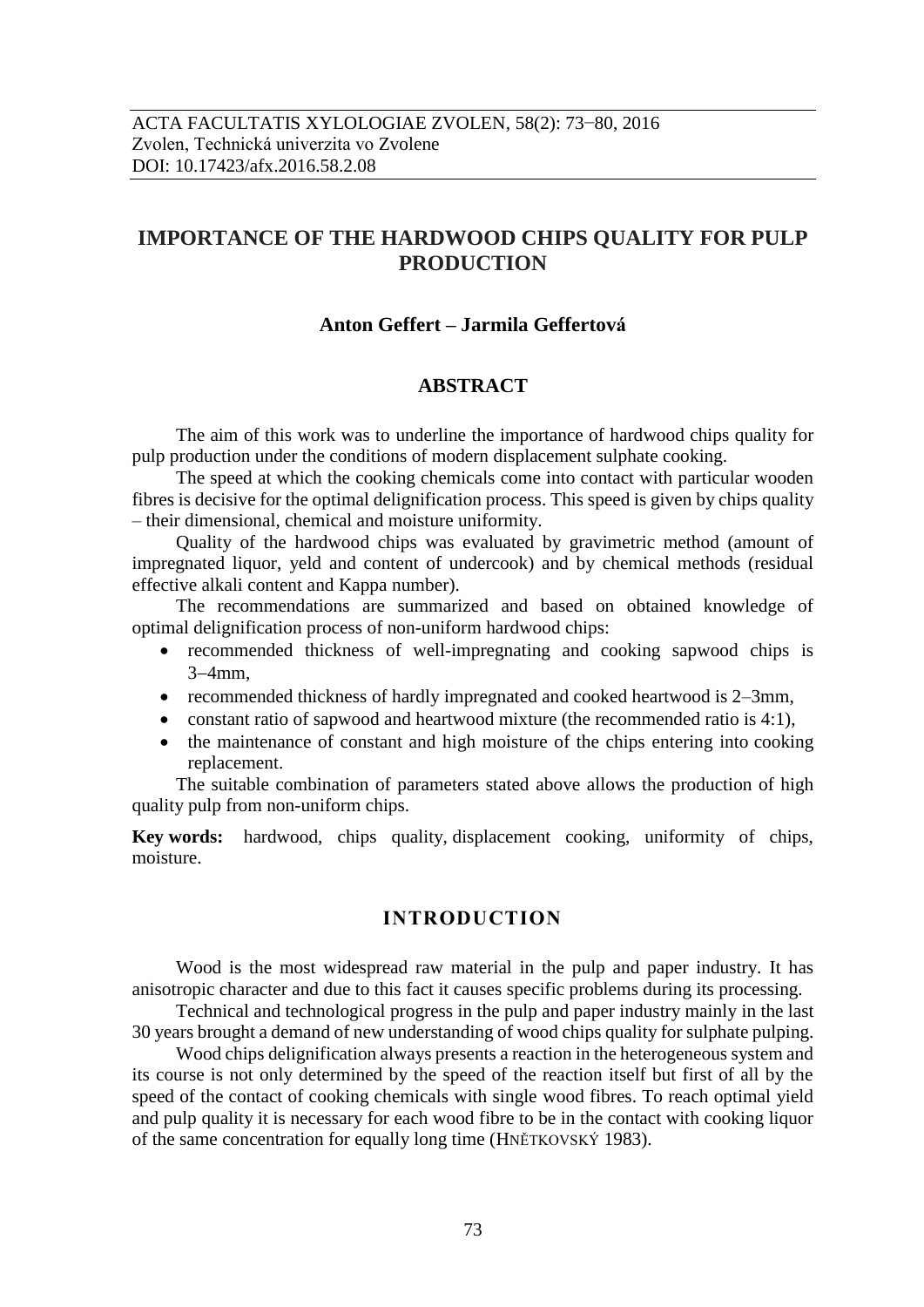Penetration and propagation of cooking liquors into the structure of a fibre wall are affected by morphology of a fibre. The following factors are important determinants of liquid penetration:

- chip dimensions
- entrained air
- chip moisture.

HARTLER and ONISKO (1962) evaluated the importance of chip dimensions for pulping uniformity and reject content. They recommended using chips as thin as 2 mm, since the reject content was lowest for thin chips and the viscosity of the holocellulose was stable in the 2–7mm chip thickness interval.

During the impregnation stage, increased liquor-to-wood ratio at high sulphidity increases the amount of available hydrogen sulphide ions and ensures the effective diffusion of hydrogen sulphide into the chips. It has been demonstrated that hydrogen sulphide ions diffuse into the saturated wood faster than do hydroxide ions, possibly because the hydrogen sulphide ions are prevented from entering some of the pores in the wood chip (JACOBSON *et al*. 2006) due to charge exclusion. This is claimed to be the reason why some parts of the wood chip are exposed to higher concentrations of alkali than the others are. This could explain the importance of a high HS<sup>-</sup>/OH<sup>-</sup> ratio early in the cook (JACOBSON *et al.* 2006). It has been suggested that high concentration of hydrogen sulfide early in the cook is important for increasing the selectivity towards lignin degradation (HARTLER 1978, VIKSTROM *et al*. 1988, SIXTA 2006).

The uniform delignification of wood chips can also be described as homogenous delignification. This means delignifying all the wood chips to the same residual lignin level and all the fibres to a similar lignin content. Low cooking temperatures and thin chips should be used to achieve homogenous delignification (HARTLER and ONISKO 1962). Their investigation provided strong support of the diffusion theory, as opposed to the moving interface theory (KULKARNI and NOLAN 1955), of the liquid impregnation of wood chips. They concluded and recommended that as low cooking temperature as possible should be used, since the wood substance is already completely penetrated at  $130-140^{\circ}$ C. The cooking temperatures investigated in 1962 were 170°C, 180°C, and 190°C (HARTLER and ONISKO 1962). GULLICHSEN *et al*. (1992) also demonstrated that pulping uniformity could only be achieved by using sufficiently thin chips  $(1.5-2 \text{ mm})$  under normal pulping conditions, which at that time was a cooking temperature of 175°C.

Unlike other cooking processes, the substantial delignification occurs only after the temperature reaches 140°C, while in the early stage of cooking under this temperature, hemicelluloses are almost exclusively hydrolysed. In the early stages of the cooking process, on condition that cooking is properly controlled and the dimensions of chips are optimal, the process of preimpregnating of chips by cooking liquor practically in all substance occurs even before delignification itself begins. In order to reach the best possible impregnation, the most important dimension of the chip is its thickness. From this point of view, its length and width are not significant. The optimal thickness of chips is about 3–4mm (BUČKO 2001).

To maintain a high enough alkali concentration to neutralize accessible carbohydrates and promote the diffusion of cooking chemicals into the chip, it is very important to reduce the temperature. The driving force for the transport process is favoured by the concentration difference between the outside and inside of the chip.

To achieve good liquor penetration, air must be removed from within the wood chips. This is done by pre-steaming, which also increases the temperature to  $100-120^{\circ}$ C. The entrained air is removed by the temperature increase in the chip followed by the expansion of the air (GULLICHSEN and FOGELHOLM 2000).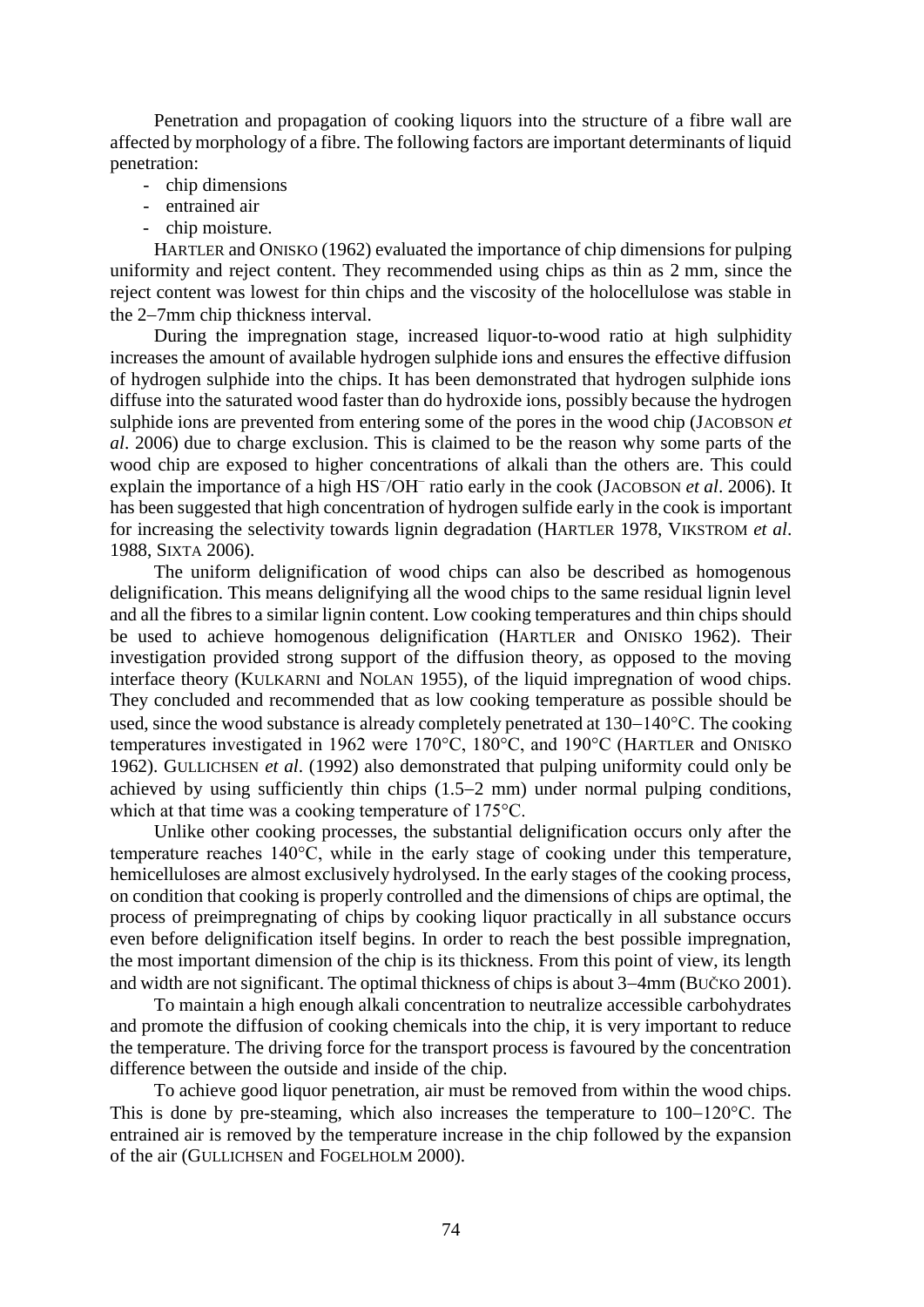The ideas mentioned above study chemical properties in particular, while anatomical and morphological properties of wood are only taken into account marginally. However, these properties are also very important in the process of impregnation. Displacement cooking of pulp, which is considerably widespread at present, is characteristic by so-called "continualisation of discontinuous process". The impregnating phase here is maximally shortened therefore all the greater demands shall be put on uniform and high quality of chips.

Anatomical and morphological properties of wood elements as well as their share in wood also have very important influence on the impregnation process.

In 1985 Chovanec carried out typification of morphology of hardwood fibrous elements, according to which fibres of all surveyed wood species were classified in I<sup>st</sup> to V<sup>th</sup> type according to different thickness of wall - from thick-walled (I) to thin-walled (V). On the basis of the relationship between wood density and morphology of wood fibres we might distinguish four characteristic group (POŽGAJ *et al*. 1997).

#### **CBC displacement cooking system**

Bleached sulphate hardwood pulp is produced by CBC (Continuous Batch Cooking) process at the biggest sulphate pulp mill Mondi SCP Ruzomberok at present. It is already the third sulphate cooking process in this mill since its putting in operation in 1981. The basic difference between individual cooking processes in this mill could be seen in Fig.1. Demand of assurance of high chips quality results from it.



**Fig. 1 Comparison of the profile of cooking chemicals for various cooking systems (SIXTA 2006).**

The great problem of pulp production by CBC cooking system at Mondi SCP Ruzomberok is treatment of very heterogeneous wood mixture from cca 15 hardwood species, which have different chemical and morphological composition. Wood with good permeability is cooked along with wood with minimum permeability (heartwood) from the start at high temperatures and short times and at this cooking it isn´t possible to achieve uniform impregnation and optimum overcooking of wood.

#### **METHODS**

For needs of experiment wood chips of needed thickness (thin 2-3mm and thick 45mm) from sound beech and oak wood were prepared by hand. Warm fill liquor (WFL) from Mondi SCP Ruzomberok with concentration of effecitve alkali (EA) 17.2g NaOH/l was used as impregnating liquor in the first step.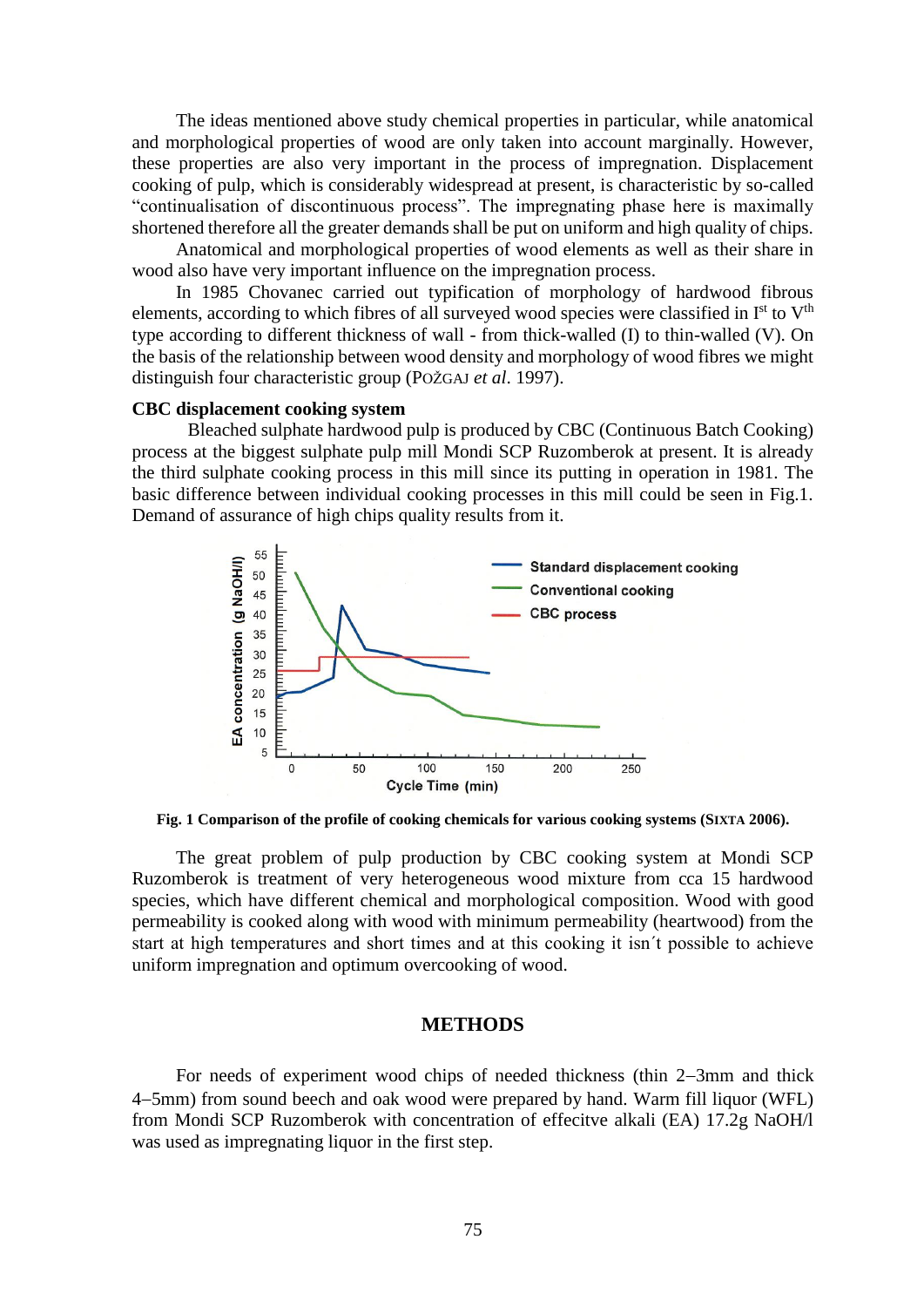### **Impregnation**

| Impregnating conditions: | hydromodule (H) | 1:4                            |
|--------------------------|-----------------|--------------------------------|
|                          | temperature     | $120^{\circ}$ C                |
|                          | time            | from $0$ (-5) till 60 minutes. |

Impregnation process was evaluated by amount of impregnated WFL and determined by gravimetric method (g WFL) and by decreasing of REA (residual effective alkali) content (g NaOH/l) and determined by acidimetric titration with hydrochloric acid on phenolphtalein indicator.

### **Conventional Laboratory Sulphate Cooking**

| hydromodule (H)                      | $1 \cdot 4$                                                  |
|--------------------------------------|--------------------------------------------------------------|
| charge of active alkali (AA)         | 16.5% (c=99.51g Na <sub>2</sub> O/l; 128,4g NaOH/l; S=21,8%) |
| heating (from 80 to $170^{\circ}$ C) | 2 hours                                                      |
| holding time (at $170^{\circ}$ C)    | 45 minutes.                                                  |
|                                      |                                                              |

### **CBC laboratory cooking**

By module 2 of CBC laboratory digester house at Mondi SCP Ruzomberok. Cooking process was evaluated by yields and contents of undercook (both parameters determined by gravimetric method), Kappa number (by STN ISO 302(50 0258)) and REA (according to the method above).

## **RESULTS AND DISCUSSION**



**Fig. 2 Process of WFL impregnation - amount of impregnated WFL.**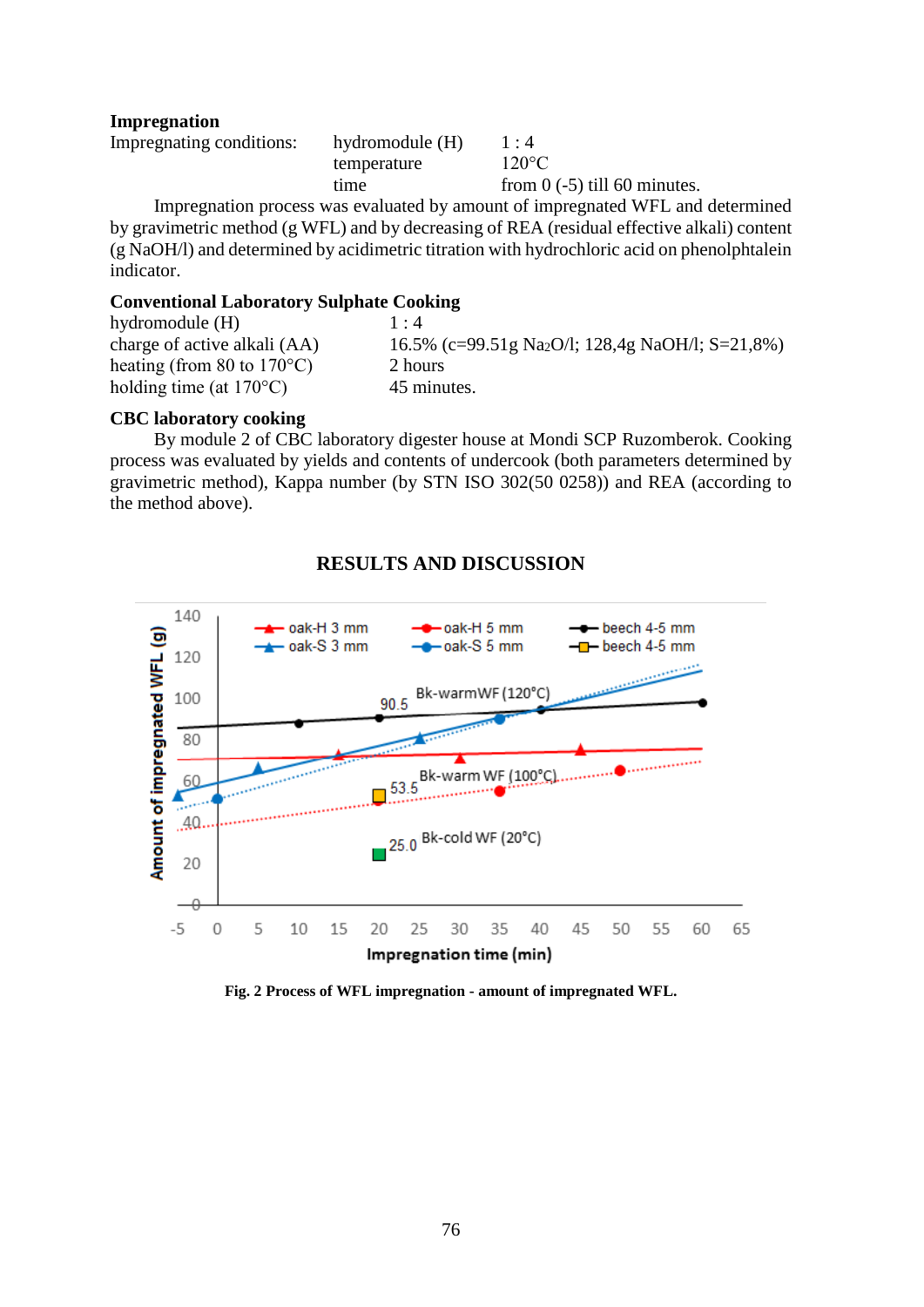

**Fig. 3 Process of WFL impregnation – decreasing of REA content.**

The above figures of impregnation process show that:

• oak heartwood (oak-H) is impregnated markedly more slowly and harder than sapwood (oak-S). Oak wood in rotation period contains about 70% heartwood,

• thin oak chips (3mm) are impregnated more easily than thick chips (5mm), which could be explained by much greater surface of thin chips. The surface is limiting diffusion processes in impregnation,

• beech chips (4–5mm) have been impregnated more quickly and more thoroughly under equal experimental terms ( $t = 120^{\circ}$ C). It could be explained by different morphology and chemical compound of beech wood. Process of impregnation is markedly dependent on impregnating temperature,

• in impregnation process there occur development of chemical reactions in oak wood (mainly in heartwood) and it increases consumption of cooking alkali.



**Fig. 4 Dependence of yield on wood species and thickness of chips.**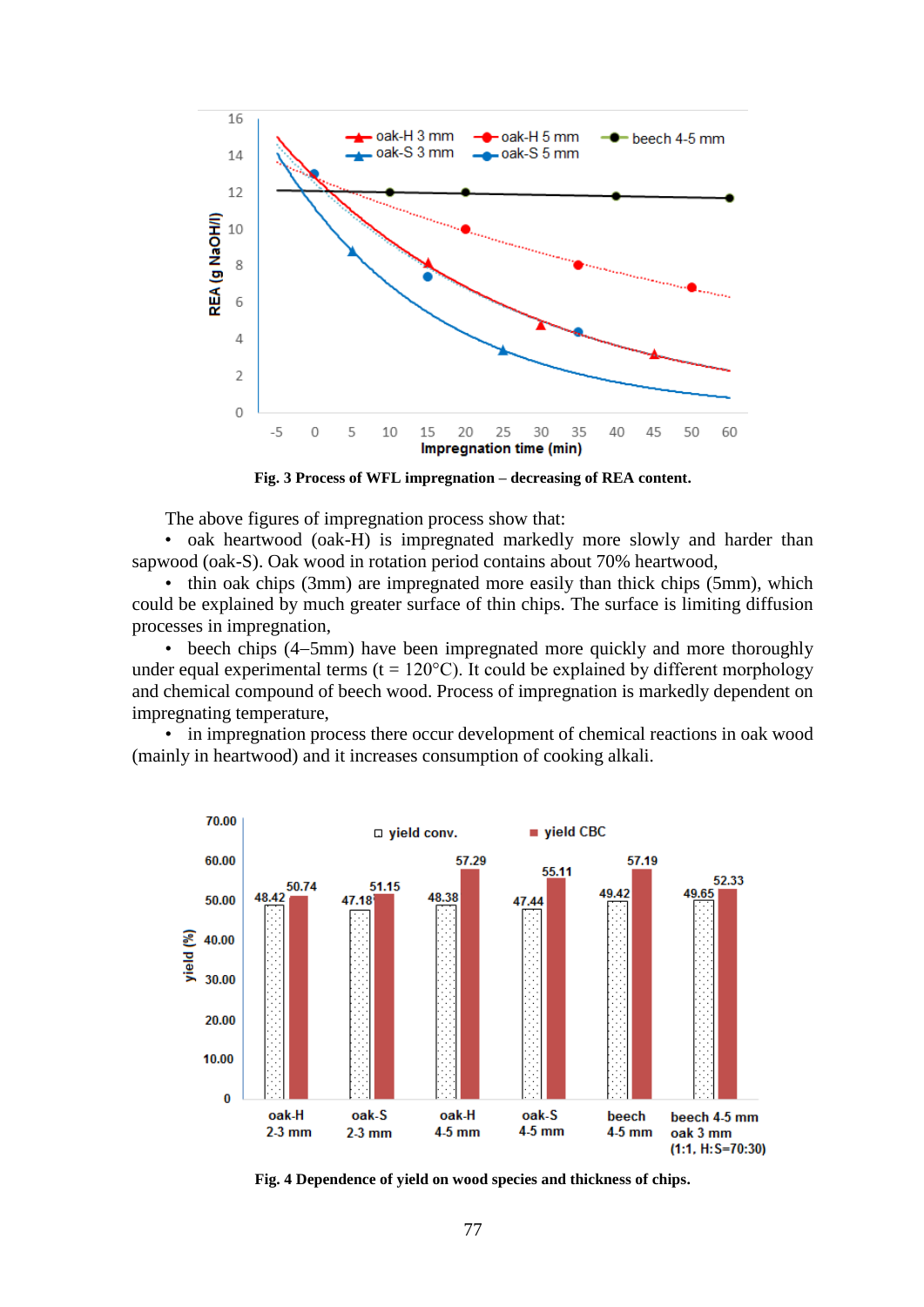

**Fig. 5 Dependence of Kappa number on wood species and thickness of chips.**



**Fig. 6 Dependence of undercook content on wood species and thickness of chips.**



**Fig.7 Dependence of REA on wood species and thickness of chips.**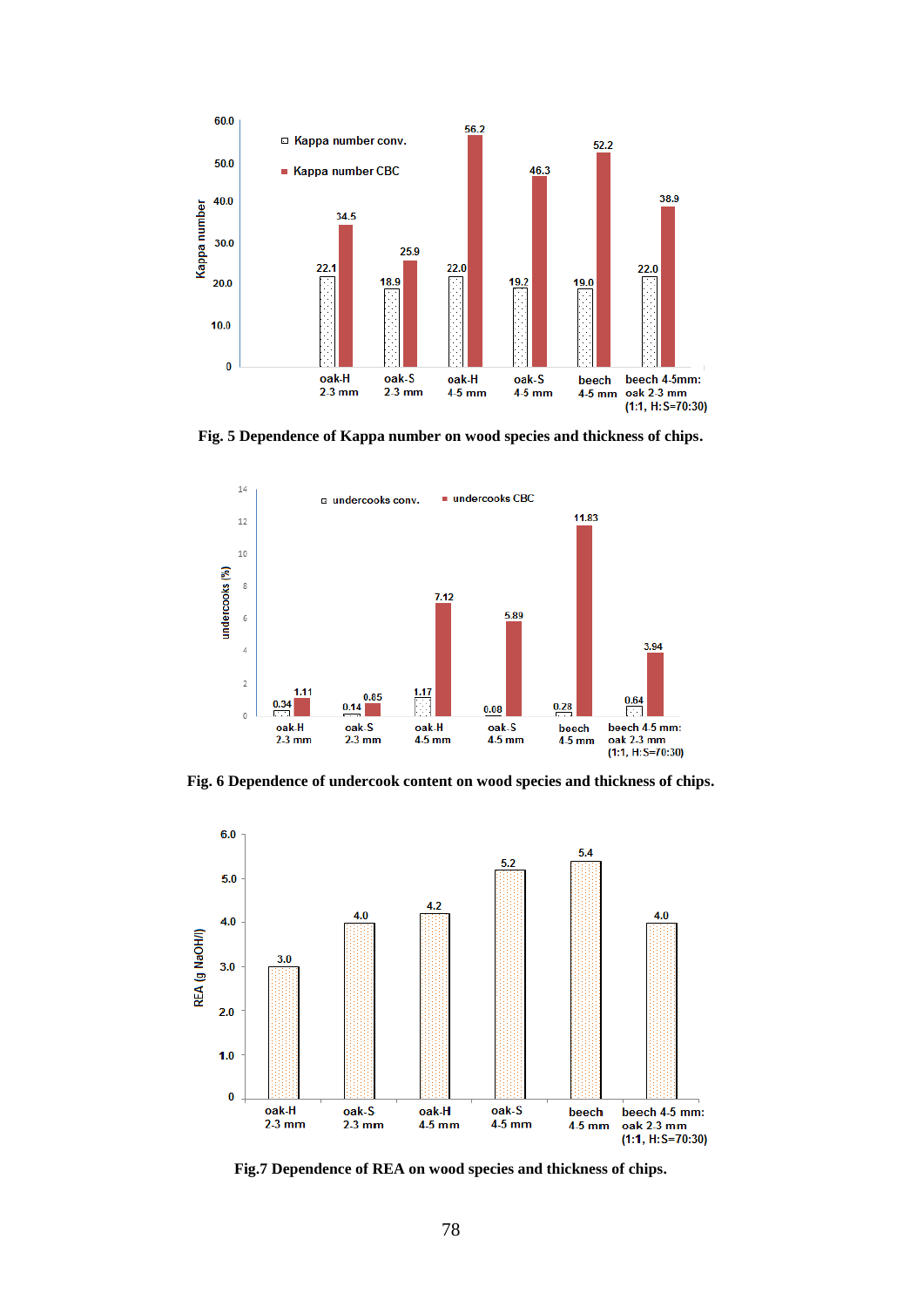From measured data which are shown in the figures  $4-7$  it is possible to point out that: - in conventional laboratory sulphate cooking there was not observed the marked difference of the monitored parameters between cooking of thin and thick chips from oak and of the done mixed cooking (from beech and oak chips in different proportion) either. It was caused by regime of this cooking. In this case we may talk about gradual impregnation of chips by cooking liquor (time about 60 minutes at temperatures under 120°C) and about adequate holding time when there is adequate scope for uniform level of delignification reactions at decreasing of lignin and cooking chemical concentrations,

the marked different results were obtained by CBC laboratory cooking. These results showed the undone process of delignification reaction, which confirmed high values of monitored parameters - yield, content of undercook, Kappa number,

- since the samples of beech and oak chips were the same in both cases, we may infer that it could be caused by high total solids of used chips (between 86.8 to 89.3%) and this is also mentioned in the works of cited authors.

#### **CONCLUSION**

Recommended thickness of well-impregnable and cooking sapwood chips is 3–4mm and recommended thickness for chips prepared from hard impregnable and cooked heartwood is  $2-3$ mm.

Significantly slower and incomplete impregnation progress of oak-heartwood chips could be explained by different chemical composition. Oak-heartwood contains so called "heart substances" impregnating heart zone and which causes the closure of conductive elements in wood. Minimal permeability of oak-heartwood caused that the penetration of impregnation solution into chips was possible only by diffusion, accompanied by simultaneous chemical reactions. It is expected that at temperature 120°C mainly more unstable hemicelluloses and acidic extractives from wood were reacting with impregnation solution (WFL with REA concentration 18g/l NaOH).

Regular impregnation and delignification of chips from hardwood mixture necessitate preparing chips with thickness of app. 3mm from species with heartwood ratio greater than 50% (oak, black locust). The recommended ratio of sapwood and heartwood mixture is 4:1.

Different progress of impregnation of chips with thickness of  $2-3$  and  $4-5$ mm was caused primarily by different impregnation surface - the surface of fine chips was larger by 34.6%.

#### **REFERENCES**

BUČKO, J. 2001. Chemické spracúvanie dreva. 1. vyd. Zvolen : Technická univerzita vo Zvolene, 2001. 427 s. ISBN 80-228-1089-4.

GULLICHSEN, J., FOGELHOLM, C.-J. 2000. Chemical Pulping, Book 6a. Chapter 3 : Chemical Engineering Principles of Fiber Line Operations. 1. vyd. Helsinki : Fapet Oy, 2000. 693 s. ISBN 952- 5216-06-3.

GULLICHSEN, J., KOLEHMAINEN, H., SUNDQVIST, H. 1992. On the nonuniformity of the kraft cook. In Paperi Puu, 1992, 74(6): 486–490.

HARTLER, N. 1978. Extended delignification in kraft cooking – a new concept. In Svensk Papperstidn., 1978, 81(15): 483–484.

HARTLER, N., ONISKO, W. 1962. The Interdependence of Chip Thickness, Cooking Temperature and Screenings in Kraft Cooking of Pine. In Svensk Papperstidn., 1962, 65(22): 905–910.

HNĚTKOVSKÝ V. *et al*. 1983. Papírenská příručka. 1. vyd. Praha : SNTL, 1983, 864 s.